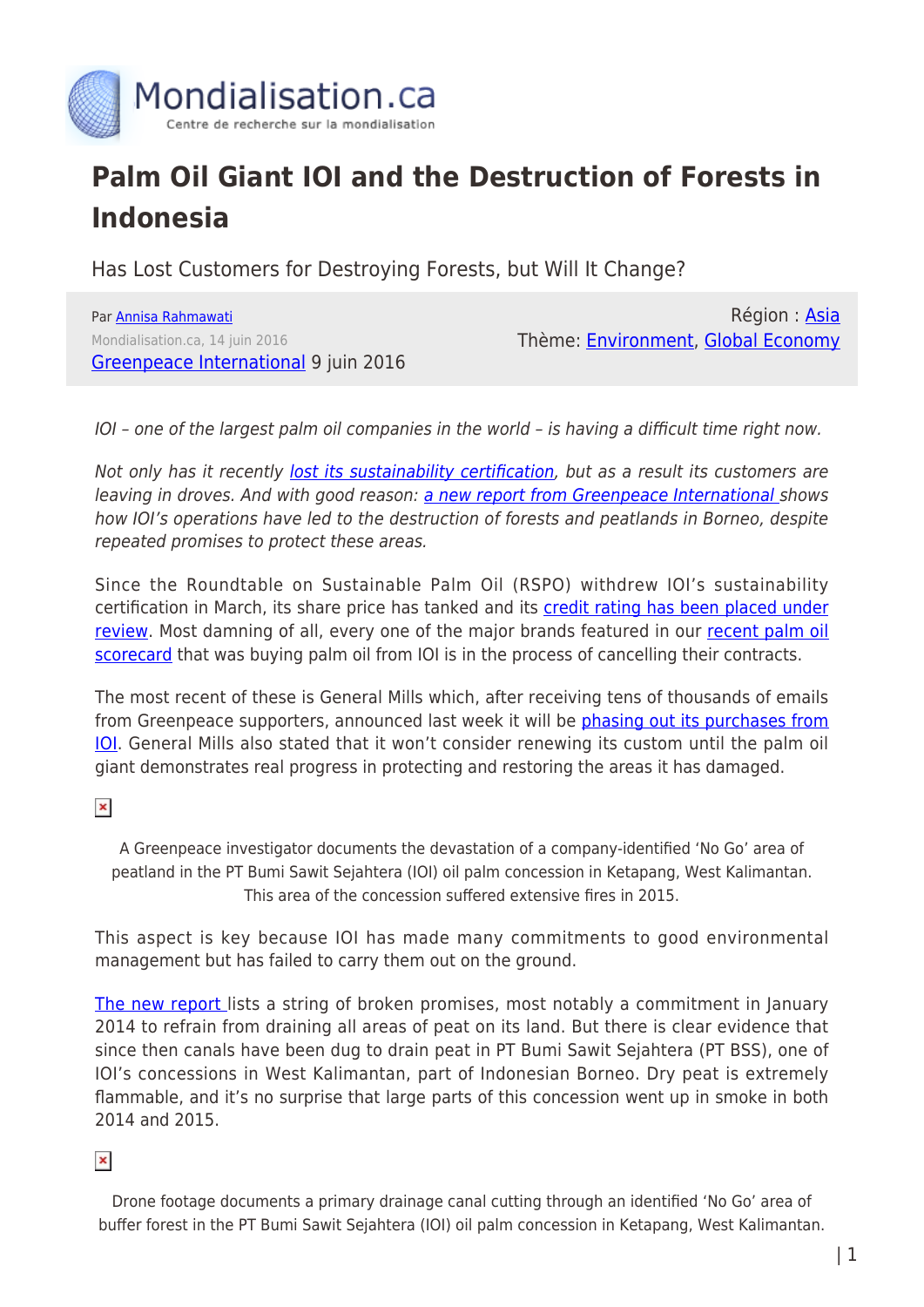The impacts of this drainage extend far beyond the boundaries of the PT BSS concession. Surrounding areas also drain and dry out, making them more vulnerable to fire and subsidence as the peat collapses in upon itself. Yet IOI fails to recognise the damage being inflicted on the whole landscape.

IOI has also ignored efforts by the Indonesian government to prevent a repeat of last year's devastating fires, including ministerial instructions to block drainage canals and refrain from planting oil palms in burnt areas. Field investigations in April revealed that in PT BSS, canals still flow freely and the green fronds of newly-planted palms wave above the scorched earth.

 $\pmb{\times}$ 

An oil palm sapling brushes against the charred remains of a tree in the PT Bumi Sawit Sejahtera (IOI) oil palm concession.

IOI is clearly concerned about loss of its RSPO certification and the customers it's losing hemorrhaging as a result. It has even resorted to legal threats, *launching a case against the* [RSPO itself,](http://www.theguardian.com/environment/2016/may/09/top-palm-oil-producer-sues-green-group-over-deforestation-allegations) despite being a founding member with a seat on the board.

Earlier this week, [it dropped the case](http://www.theguardian.com/sustainable-business/2016/jun/07/palm-oil-ioi-rspo-unilever-nestle-kelloggs-mars-deforestation-indonesia) raising the distinct possibility that it hopes to use today's RSPO European Roundtable in Milan as an opportunity to lobby for its suspension to be lifted so it can woo back its customers.

IOI has produced a new action plan which it claims addresses the RSPO complaints. Yet it's little different from existing policies and plans. It's lacking on many levels, including: weak proposals for mapping peat and forest areas; no measurable goals or timelines; no plans for ending peat drainage and restoring drained areas; and no plans to publish maps of all its concessions.

 $\pmb{\times}$ 

Young Orangutan hanging on a liana at Nyaru Menteng Orangutan reintroduction project near Palanga Raya, Central Kalimantan.

Many of the customers IOI has lost are also insisting that if it wants their business again, IOI has to go beyond the comparatively weak standards of the RSPO. Given its track record, many are deeply suspicious of any new commitments or policies produced by IOI, so it needs to demonstrate it can put words into practice and make changes on the ground – blocking canals, restoring drained peatlands, and producing public maps of the forests and peatlands in its concessions.

Until that happens, the RSPO should keep IOI's suspension in place and buyers should definitely beware of any claims IOI makes about its commitments to protect Indonesia's forests.

Annisa Rahmawati is a Forest Campaigner for Greenpeace Indonesia.

La source originale de cet article est [Greenpeace International](http://www.greenpeace.org/international/en/news/Blogs/makingwaves/palm-oil-giant-ioi-has-lost-customers-for-des/blog/56700/) Copyright © [Annisa Rahmawati](https://www.mondialisation.ca/author/annisa-rahmawati), [Greenpeace International](http://www.greenpeace.org/international/en/news/Blogs/makingwaves/palm-oil-giant-ioi-has-lost-customers-for-des/blog/56700/), 2016